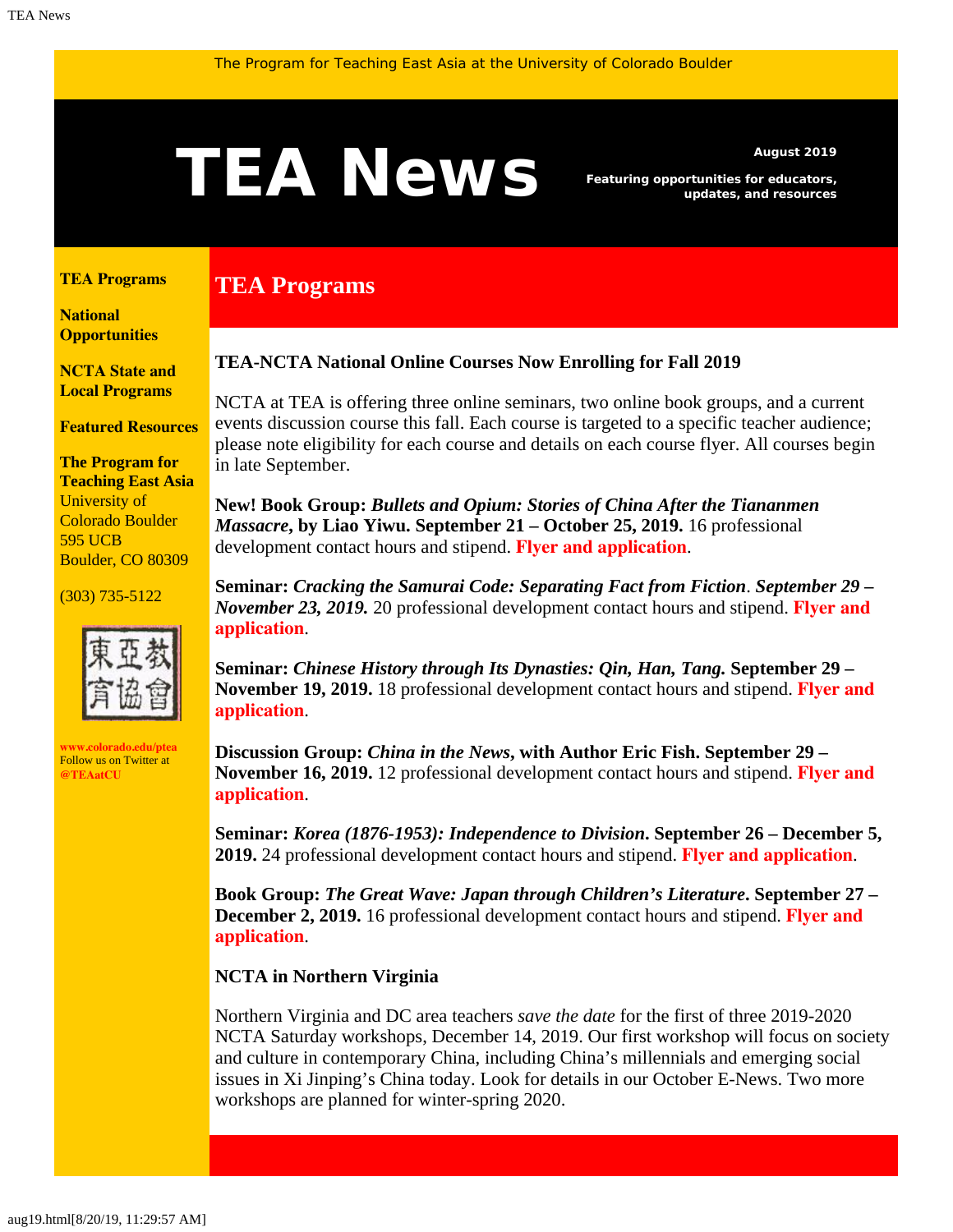## **National Opportunities**

**NCTA Sijo Workshop:** *Comparing Korean Poetry with Chinese and Japanese Verse.* **September 28, 2019, 8 am – 4:45 pm. Application deadline: August 23, 2019.** The Indiana University East Asian Studies Center and Sejong Cultural Society of Chicago offer this one-day workshop on East Asian poetry—Korean sijo, Chinese jueju, and Japanese haiku. Travel stipends available. **[Application](https://easc.indiana.edu/machform/view.php?id=15791)**.

**NCTA Online Seminar:** *War and Peace: Voices from Japan***. September 30 – December 8, 2019. Application deadline: September 4, 2019.** This seminar offered by the Five College Center for East Asian Studies will consider the experiences of the people of Okinawa, Hiroshima, and Nagasaki, during and after World War II. **[More information](https://www.fivecolleges.edu/fcceas/ncta/2019-national-online-war-and-peace) [and application](https://www.fivecolleges.edu/fcceas/ncta/2019-national-online-war-and-peace)**.

**Workshops:** *Dharma and Punya: Buddhist Ritual Art of Nepal.* The College of Holy Cross is offering three teacher workshops in conjunction with an exhibition of ritual art. For more information, contact Mimi Stephens at **[stephensmimi21@gmail.com](mailto:stephensmimi21@gmail.com)**.

- *Teaching Buddhism and Its Asian Diaspora: History, Geography, and Its Place in World History*. September 17, 2018, 4-7 pm.
- *Understanding the Role of Ritual and Art in Buddhism as Lived Tradition.* September 24, 4-7 pm.
- *Guided Exhibit Tours and Interaction with Ritual Objects.* October 8, 4-7 pm.

**NCTA Webinar:** *Thirty Minutes Over Oregon: A Japanese Pilot's World War II Story,* **with author Marc Tyler Nobleman. October 24, 2019, 7-8 pm EDT**. The author will discuss his Freeman Award-winning book in this webinar sponsored by the Five College Center for East Asian Studies. **[Registration](https://register.gotowebinar.com/register/3858272462319366402)**.

# <span id="page-1-0"></span>**NCTA State and Local Programs**

**NCTA West Virginia Seminar:** *Appalachia and Asia: Incorporating Asian Studies in the West Virginia Classroom.* **September 9 – November 19, 2019. Application deadline: August 23, 2019.** This 30-hour seminar to be held in Hurricane, WV, on Monday and Tuesday evenings will introduce K-12 teachers to the cultures of China, Japan, and Korea. More information and registration **[here](https://www.ucis.pitt.edu/ncta/appalachia-and-asia-incorporating-asian-studies-west-virginia-classroom)**.

**NCTA Pennsylvania Seminar:** *Intersections: East Asia and STEAM***. September 3 –December 17, 2019. Application deadline: August 27, 2019.** This course for K-12 teachers will introduce the cultures of China, Japan, and Korea, with special emphasis on how STEAM topics intersect with the cultures of the region. Class will meet on Tuesday evenings from 5:30-8:30 pm at the University of Pittsburgh. **[Information and](http://ucis.pitt.edu/ncta/sites/default/files/2019PittNCTAFlyer.pdf) [registration](http://ucis.pitt.edu/ncta/sites/default/files/2019PittNCTAFlyer.pdf)**.

**NCTA New York Seminar:** *Teaching East Asia***. October 19, 2019 – March 7, 2020. Application deadline: September 20, 2019.** This seminar for K-12 teachers will cover topics related to geography, philosophy, religion, history, literature, and art identified in the NY state core curriculum. The seminar will be held at Clarkson University in Schenectady. To apply, contact Catherine Snyder at **[csnyder@clarkson.edu](mailto:csnyder@clarkson.edu)**.